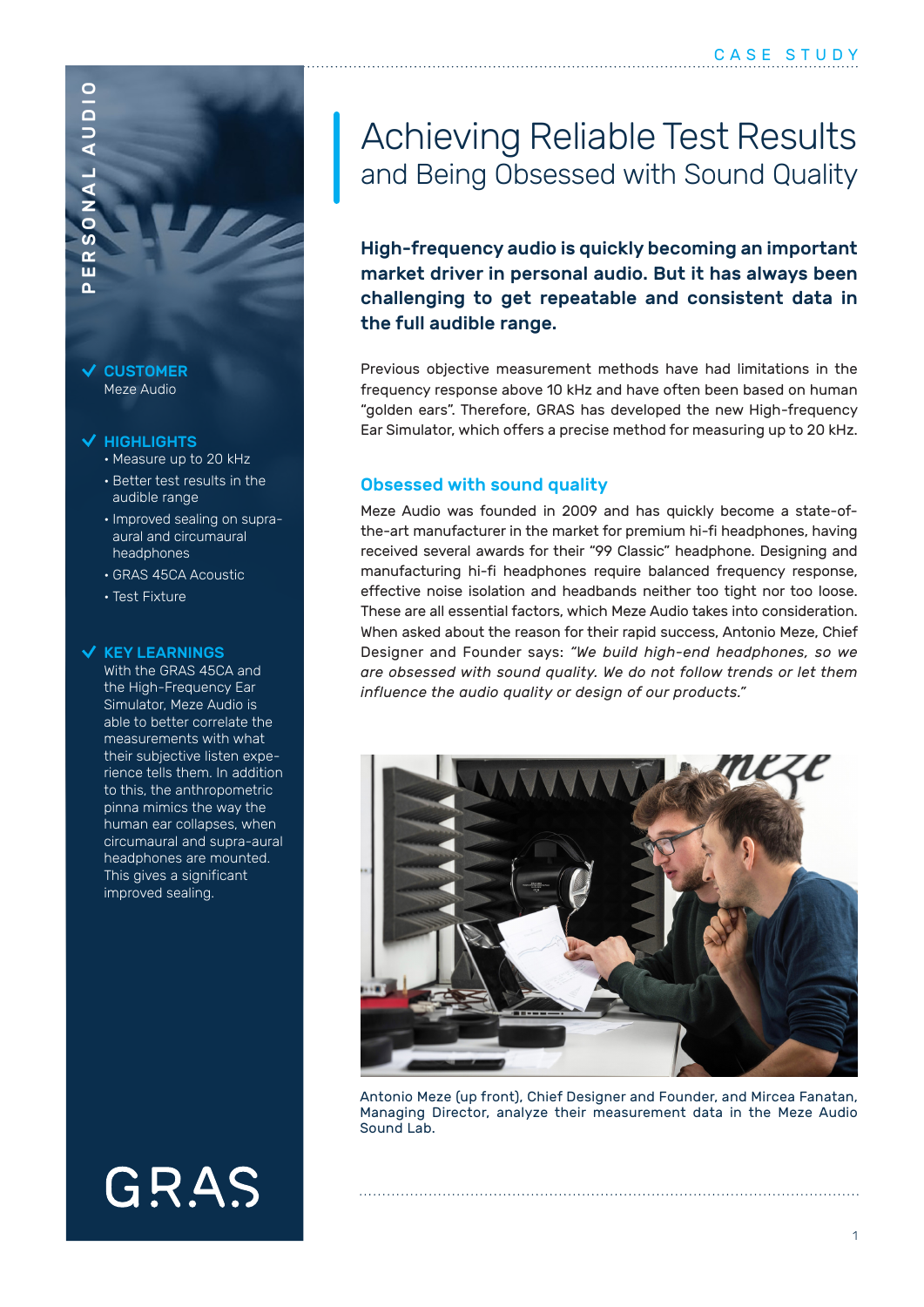$66-$ 

*We are using the 45CA Headphone Test Fixture from GRAS every day in our sound lab for final testing of our headphones. With the 45CA and the new High-Frequency Ear Simulator, we are able to better correlate the high frequency measurements with what our subjective listening impressions tell us.*

Managing Director Mircea Fanatan, Meze Audio

Meze Audio's test setup with : their Meze 99 Classics on the GRAS 45CA Headphone Test Fixture to measure highfrequency response and fine tune the sound quality.

### Fine Tuning Headphones at Upper Frequencies

With the new High-frequency Ear Simulator, GRAS RA0401, GRAS has changed what is measurable by extending the upper frequency limit. This makes it possible to make objective and quantifiable assessments of the performance of headphones up to 20 kHz. For Meze Audio, reliable and repeatable high-frequency data based on a "humanlike" in-situ test method is a key parameter. *"We are using the 45CA Headphone Test Fixture from GRAS every day in our sound lab for final testing of our headphones. With the 45CA and the new High-Frequency Ear Simulator, we are able to better correlate the high-frequency measurements with what our subjective listening impressions tell us"* Mircea Fanatan, Managing Director at Meze Audio, explains.



### Improved Sealing on Supra-aural and Circumaural Headphones

At GRAS, we have made subtle but important changes to our anthropometric pinnae, providing significant improvements in the fit, placement and seal. According to R&D Project Manager, Morten Wille, this is of particular relevance to better mimic the way the human ear collapses when supra-aural and circumaural headphones are mounted. When measuring the frequency response of these types of headphones, more reliable and repeatable measurements can be achieved because of the improved collapsibility of the pinna.